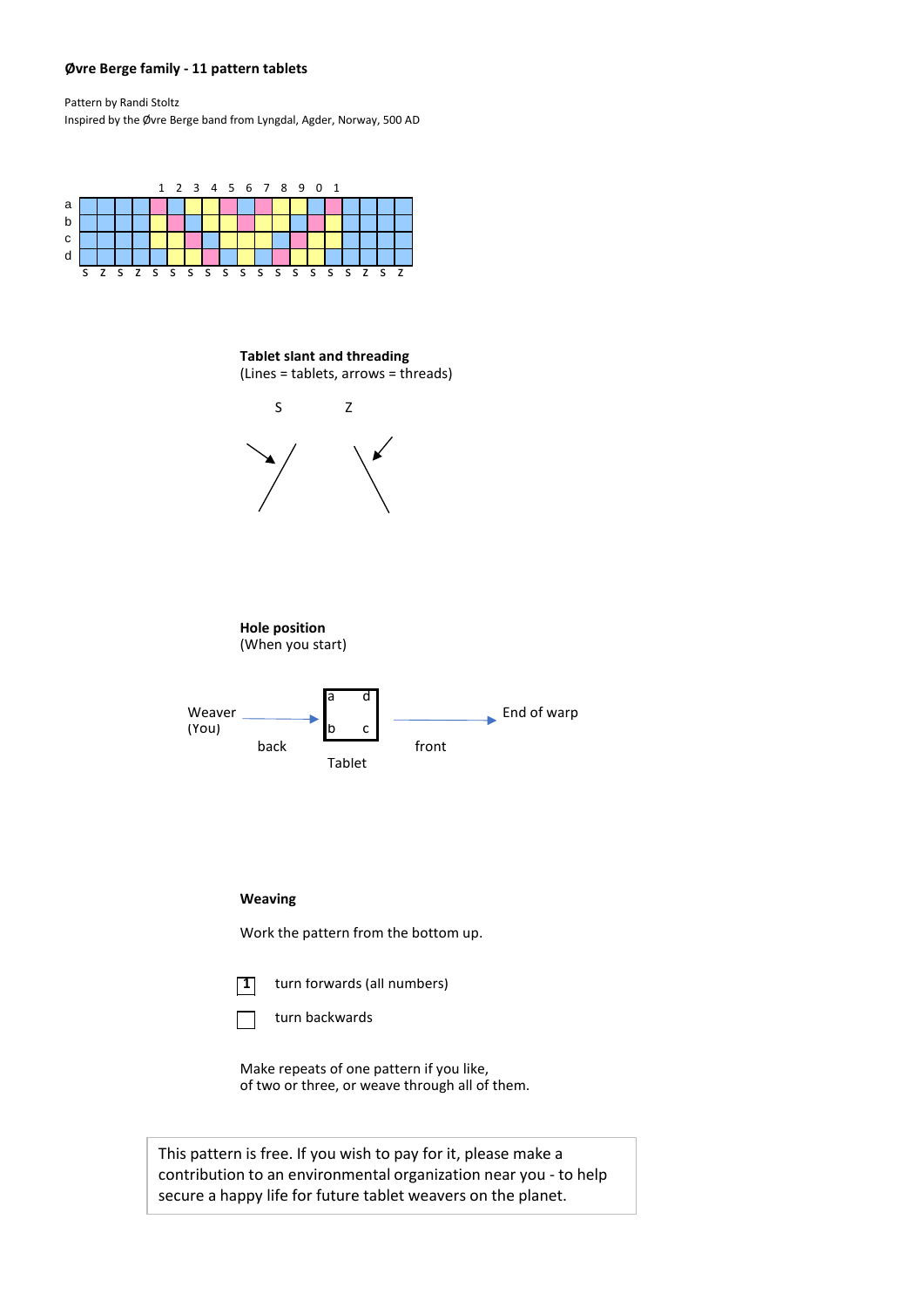| 1                       | 2              | 3 | 4 |   | 6 |   |   |   |   | $\overline{1}$          |
|-------------------------|----------------|---|---|---|---|---|---|---|---|-------------------------|
| $\overline{\mathbf{1}}$ | 2              | 3 |   | 5 |   |   |   |   | 0 | $\overline{\mathbf{1}}$ |
| 1                       | $\overline{2}$ |   | 4 |   |   |   |   | 9 | 0 | 1                       |
| $\overline{\mathbf{1}}$ |                | 3 |   |   |   |   | 8 | 9 | 0 | $\mathbf{1}$            |
|                         | $\overline{2}$ |   |   |   |   | 7 | 8 | 9 | 0 | $\mathbf{1}$            |
| 1                       |                | 3 | 4 | 5 | 6 |   |   |   |   |                         |
|                         | 2              |   | 4 | 5 | 6 | 7 |   |   |   |                         |
|                         |                | 3 |   | 5 | 6 | 7 | 8 |   |   |                         |
|                         |                |   | 4 |   | 6 | 7 | 8 | 9 |   |                         |
|                         |                |   |   | 5 |   | 7 | 8 | 9 | 0 |                         |
| $\overline{\mathbf{1}}$ | $\overline{2}$ | 3 | 4 |   | 6 |   | 8 | 9 | 0 | 1                       |
| 1                       | $\overline{2}$ | 3 |   | 5 |   | 7 |   | 9 | 0 | 1                       |
| 1                       | $\overline{2}$ |   | 4 |   |   |   | 8 |   | 0 | 1                       |
| 1                       |                | 3 |   |   |   |   |   | 9 |   | $\mathbf{1}$            |
|                         | 2              |   |   |   |   |   |   |   | 0 |                         |
| $\overline{\mathbf{1}}$ |                |   |   |   | 6 | 7 | 8 | 9 |   | $\mathbf{1}$            |
|                         |                |   |   | 5 | 6 | 7 | 8 |   | 0 |                         |
|                         |                |   | 4 | 5 | 6 | 7 |   | 9 |   |                         |
|                         |                | 3 | 4 | 5 | 6 |   | 8 |   |   |                         |
|                         | $\overline{2}$ | 3 | 4 | 5 |   | 7 |   |   |   |                         |
| 1                       |                |   |   |   | 6 |   |   |   |   | 1                       |
| 1                       | $\overline{2}$ |   |   |   |   |   |   |   | 0 | 1                       |
| $\overline{\mathbf{1}}$ | 2              | 3 |   |   |   |   |   | 9 | 0 | 1                       |
| $\overline{\mathbf{1}}$ | 2              | 3 | 4 |   |   |   | 8 | 9 | 0 | 1                       |
| $\overline{\mathbf{1}}$ | 2              | 3 | 4 | 5 |   | 7 | 8 | 9 | 0 | 1                       |
|                         |                |   |   |   | 6 |   |   |   |   |                         |
|                         |                |   |   | 5 | 6 | 7 |   |   |   |                         |
|                         |                |   | 4 | 5 | 6 | 7 | 8 |   |   |                         |
|                         |                | 3 | 4 | 5 | 6 | 7 | 8 | 9 |   |                         |
|                         | $\overline{2}$ | 3 | 4 | 5 | 6 | 7 | 8 | 9 | 0 |                         |
| $\overline{1}$          |                |   |   |   |   |   |   |   |   | $\overline{1}$          |
| 1                       | 2              |   |   |   |   |   |   |   | 0 | 1                       |
| 1                       | 2              | 3 |   |   |   |   |   | 9 | 0 | 1                       |
|                         | 2              | 3 | 4 |   |   |   | 8 | 9 | 0 |                         |
| 1                       |                | 3 | 4 | 5 |   | 7 | 8 | 9 |   | 1                       |
|                         | 2              |   | 4 | 5 | 6 | 7 | 8 |   | 0 |                         |
|                         |                | 3 |   | 5 |   | 7 |   | 9 |   |                         |
|                         |                |   |   |   | 6 |   |   |   |   |                         |
|                         |                |   | 4 |   | 6 |   | 8 |   |   |                         |
|                         |                |   |   | 5 |   | 7 |   |   |   |                         |

| 1              | $\overline{2}$ | 3                       | 4 |   | 6 |                | 8 | 9 | 0        | $\overline{1}$ |
|----------------|----------------|-------------------------|---|---|---|----------------|---|---|----------|----------------|
| $\overline{1}$ | $\overline{2}$ | 3                       |   | 5 |   | 7              |   | 9 | $\bf{0}$ | $\overline{1}$ |
| $\mathbf{1}$   | $\overline{2}$ |                         | 4 |   |   |                | 8 |   | 0        | $\mathbf{1}$   |
| $\mathbf{1}$   |                | 3                       |   |   |   |                |   | 9 |          | $\mathbf{1}$   |
|                | $\overline{2}$ |                         |   |   |   |                |   |   | 0        |                |
| $\mathbf{1}$   |                |                         |   |   | 6 | $\overline{7}$ | 8 | 9 |          | $\mathbf{1}$   |
|                |                |                         |   | 5 | 6 | 7              | 8 |   | 0        |                |
|                |                |                         | 4 | 5 | 6 | 7              |   | 9 |          |                |
|                |                | 3                       | 4 | 5 | 6 |                | 8 |   |          |                |
|                | $\overline{2}$ | $\overline{\mathbf{3}}$ | 4 | 5 |   | 7              |   |   |          |                |
| 1              |                |                         |   |   | 6 |                |   |   |          | 1              |
| $\mathbf{1}$   | $\overline{2}$ |                         |   |   |   |                |   |   | 0        | $\mathbf{1}$   |
| $\mathbf{1}$   | 2              | 3                       |   |   |   |                |   | 9 | $\bf{0}$ | $\mathbf{1}$   |
| $\mathbf{1}$   | $\overline{2}$ | 3                       | 4 |   |   |                | 8 | 9 | $\bf{0}$ | $\mathbf{1}$   |
| $\mathbf{1}$   | $\overline{2}$ | 3                       | 4 | 5 |   | $\overline{z}$ | 8 | 9 | $\bf{0}$ | $\overline{1}$ |
|                |                |                         |   |   | 6 |                |   |   |          |                |
|                |                |                         |   | 5 | 6 | 7              |   |   |          |                |
|                |                |                         | 4 | 5 | 6 | 7              | 8 |   |          |                |
|                |                | 3                       | 4 | 5 | 6 | 7              | 8 | 9 |          |                |
|                | $\overline{2}$ | 3                       | 4 | 5 |   | 7              | 8 | 9 | 0        |                |
| $\mathbf{1}$   |                |                         |   |   | 6 |                |   |   |          | $\mathbf{1}$   |
| $\mathbf{1}$   | $\overline{2}$ |                         |   |   |   |                |   |   | 0        | 1              |
| $\overline{1}$ | $\overline{2}$ | 3                       |   |   |   |                |   | 9 | 0        | $\overline{1}$ |
|                | $\overline{2}$ | 3                       | 4 |   |   |                | 8 | 9 | 0        |                |
| $\mathbf{1}$   |                | 3                       | 4 | 5 |   | 7              | 8 | 9 |          | 1              |
|                | $\overline{2}$ |                         | 4 | 5 | 6 | 7              | 8 |   | 0        |                |
|                |                | 3                       |   | 5 | 6 | 7              |   | 9 |          |                |
|                |                |                         | 4 |   | 6 |                | 8 |   |          |                |
|                |                |                         |   | 5 |   | 7              |   |   |          |                |

| I |
|---|
|   |

| $\mathbf{1}$ | $\overline{2}$          | 3                       | 4 |   | 6 |                         | 8 | 9 | 0        | $\mathbf{1}$   |
|--------------|-------------------------|-------------------------|---|---|---|-------------------------|---|---|----------|----------------|
| $\mathbf{1}$ | $\overline{2}$          | $\overline{\mathbf{3}}$ |   | 5 |   | 7                       |   | 9 | $\bf{0}$ | $\mathbf{1}$   |
| $\mathbf{1}$ | 2                       |                         | 4 |   |   |                         | 8 |   | $\bf{0}$ | 1              |
| 1            |                         | 3                       |   |   |   |                         |   | 9 |          | 1              |
|              | 2                       |                         |   |   | 6 |                         |   |   | $\bf{0}$ |                |
| 1            |                         |                         |   | 5 | 6 | 7                       |   |   |          | 1              |
|              |                         |                         | 4 | 5 | 6 | 7                       | 8 |   |          |                |
|              |                         | 3                       | 4 | 5 | 6 | 7                       | 8 | 9 |          |                |
|              | $\overline{2}$          | 3                       | 4 | 5 | 6 | 7                       | 8 | 9 | 0        |                |
| 1            |                         |                         |   |   |   |                         |   |   |          | $\mathbf{1}$   |
| $\mathbf{1}$ | $\overline{2}$          |                         |   |   |   |                         |   |   | 0        | $\mathbf{1}$   |
| $\mathbf{1}$ | 2                       | 3                       |   |   |   |                         |   | 9 | 0        | $\mathbf{1}$   |
| $\mathbf{1}$ | $\overline{2}$          | 3                       | 4 |   |   |                         | 8 | 9 | 0        | $\mathbf{1}$   |
| $\mathbf{1}$ | 2                       | 3                       | 4 | 5 |   | 7                       | 8 | 9 | 0        | $\mathbf{1}$   |
|              |                         |                         |   |   | 6 |                         |   |   |          |                |
|              |                         |                         |   | 5 | 6 | $\overline{\mathbf{z}}$ |   |   |          |                |
|              |                         |                         | 4 | 5 | 6 | $\overline{7}$          | 8 |   |          |                |
|              |                         | 3                       | 4 | 5 | 6 | $\overline{7}$          | 8 | 9 |          |                |
|              | $\overline{2}$          | 3                       | 4 | 5 |   | $\overline{7}$          | 8 | 9 | 0        |                |
| 1            |                         |                         |   |   | 6 |                         | 8 | 9 | $\bf{0}$ | $\mathbf{1}$   |
| $\mathbf{1}$ | $\overline{\mathbf{z}}$ |                         |   |   |   | 7                       |   | 9 | 0        | 1              |
| 1            | $\overline{2}$          | 3                       |   |   |   |                         | 8 |   | $\bf{0}$ | 1              |
| $\mathbf{1}$ | 2                       | 3                       | 4 |   |   |                         |   | 9 |          | $\overline{1}$ |
|              | $\overline{2}$          | 3                       | 4 | 5 |   |                         |   |   | 0        |                |
| $\mathbf{1}$ |                         | 3                       | 4 | 5 | 6 | 7                       | 8 | 9 |          | $\mathbf{1}$   |
|              | $\overline{2}$          |                         | 4 | 5 | 6 | 7                       | 8 |   | 0        |                |
|              |                         | 3                       |   | 5 | 6 | 7                       |   | 9 |          |                |
|              |                         |                         | 4 |   | 6 |                         | 8 |   |          |                |
|              |                         |                         |   | 5 |   | $\overline{7}$          |   |   |          |                |

| 1                       | 2              | з | 4 |   | 6 |   | 8 | 9 | 0 | 1              |
|-------------------------|----------------|---|---|---|---|---|---|---|---|----------------|
| 1                       | 2              | 3 |   | 5 |   | 7 |   | 9 | 0 | 1              |
| 1                       | 2              |   | 4 |   |   |   | 8 |   | 0 | 1              |
| 1                       |                | 3 |   |   |   |   |   | 9 |   | 1              |
|                         | 2              |   |   |   | 6 |   |   |   | 0 |                |
|                         |                |   |   |   |   |   |   |   |   |                |
| 1                       |                |   |   | 5 | 6 | 7 |   |   |   | 1              |
|                         |                |   | 4 | 5 | 6 | 7 | 8 |   |   |                |
|                         |                | 3 | 4 | 5 | 6 | 7 | 8 | 9 |   |                |
|                         | 2              | 3 | 4 | 5 |   | 7 | 8 | 9 | 0 |                |
| 1                       |                |   |   |   | 6 |   |   |   |   | 1              |
| 1                       | $\overline{2}$ |   |   |   |   |   |   |   | 0 | 1              |
| 1                       | 2              | з |   |   |   |   |   | 9 | 0 | 1              |
| 1                       | 2              | 3 | 4 |   |   |   | 8 | 9 | 0 | 1              |
| $\overline{1}$          | $\overline{2}$ | 3 | 4 | 5 |   | 7 | 8 | 9 | 0 | $\overline{1}$ |
|                         |                |   |   |   | 6 |   |   |   |   |                |
|                         |                |   |   | 5 | 6 | 7 |   |   |   |                |
|                         |                |   | 4 | 5 | 6 | 7 | 8 |   |   |                |
|                         |                | 3 | 4 | 5 | 6 | 7 | 8 | 9 |   |                |
|                         |                | 3 | 4 | 5 |   | 7 | 8 | 9 |   |                |
|                         | 2              |   |   |   |   |   |   |   | 0 |                |
| 1                       | 2              | 3 | 4 |   | 6 |   |   |   |   | 1              |
| 1                       | $\overline{2}$ | 3 |   | 5 |   |   |   |   | 0 | 1              |
| 1                       | 2              |   | 4 |   |   |   |   | 9 | 0 | 1              |
| 1                       |                | 3 |   |   |   |   | 8 | 9 | 0 | 1              |
|                         | 2              |   |   |   |   | 7 | 8 | 9 | 0 |                |
| 1                       |                | 3 | 4 | 5 | 6 | 7 | 8 | 9 |   | $\overline{1}$ |
|                         | $\overline{2}$ |   | 4 | 5 | 6 | 7 | 8 |   | 0 |                |
|                         |                | 3 |   | 5 | 6 | 7 |   | 9 |   |                |
|                         |                |   | 4 |   | 6 |   | 8 |   |   |                |
|                         |                |   |   | 5 |   | 7 |   |   |   |                |
| 1                       | 2              | з | 4 |   | 6 |   | 8 | 9 | 0 | 1              |
| 1                       | 2              | 3 |   | 5 |   | 7 |   | 9 | 0 | 1              |
| 1                       | $\overline{2}$ |   | 4 |   |   |   | 8 |   | 0 | 1              |
|                         |                |   |   |   |   |   |   |   |   |                |
| $\mathbf{1}$            |                | 3 |   |   |   |   |   | 9 |   | $\mathbf{1}$   |
|                         | 2              |   |   |   |   |   |   |   | 0 |                |
| 1                       |                | 3 | 4 | 5 | 6 |   |   |   |   | 1              |
|                         | 2              |   | 4 | 5 | 6 | 7 |   |   |   |                |
|                         |                | 3 |   | 5 | 6 | 7 | 8 |   |   |                |
|                         |                |   | 4 |   | 6 | 7 | 8 | 9 |   |                |
|                         |                |   |   | 5 |   | 7 | 8 | 9 | 0 |                |
|                         |                |   |   |   | 6 |   |   |   |   |                |
| 1                       |                |   |   |   |   |   |   |   |   | 1              |
| 1                       | 2              |   |   |   |   |   |   |   | 0 | 1              |
| 1                       |                | з |   |   |   |   |   | 9 |   | 1              |
|                         | 2              |   |   |   |   |   |   |   | 0 |                |
| 1                       | 2              | 3 | 4 |   |   |   | 8 | 9 | 0 | $\overline{1}$ |
| 1                       | 2              | 3 | 4 | 5 |   | 7 | 8 | 9 | 0 | 1              |
|                         |                |   |   |   | 6 |   |   |   |   |                |
|                         |                |   |   | 5 | 6 | 7 |   |   |   |                |
|                         |                |   | 4 | 5 | 6 | 7 | 8 |   |   |                |
|                         |                | 3 | 4 | 5 | 6 | 7 | 8 | 9 |   |                |
|                         | 2              | з | 4 | 5 |   | 7 | 8 | 9 | 0 |                |
| $\overline{\mathbf{1}}$ |                |   |   |   | 6 |   |   |   |   | 1              |
| 1                       | 2              |   |   |   |   |   |   |   | 0 | 1              |
| 1                       | 2              | з |   |   |   |   |   | 9 | 0 | 1              |
| 1                       | 2              | з | 4 |   |   |   | 8 | 9 | 0 | $\overline{1}$ |
| 1                       | $\overline{2}$ | 3 | 4 | 5 |   | 7 | 8 | 9 | 0 | 1              |
|                         |                |   |   |   | 6 |   |   |   |   |                |
|                         |                |   |   | 5 | 6 | 7 |   |   |   |                |
|                         |                |   | 4 | 5 | 6 | 7 | 8 |   |   |                |
|                         |                | з | 4 | 5 | 6 | 7 | 8 | 9 |   |                |
|                         | 2              | 3 | 4 | 5 |   | 7 | 8 | 9 | 0 |                |
|                         |                |   |   |   | 6 |   | 8 | 9 | 0 | 1              |
| 1                       |                |   |   |   |   |   |   |   |   |                |
| 1                       | 2              |   |   |   |   | 7 |   | 9 | 0 | 1              |
| 1                       | 2              | з |   |   |   |   | 8 |   | 0 | 1              |
| 1                       | 2              | з | 4 |   |   |   |   | 9 |   | $\mathbf{1}$   |
|                         | 2              | 3 | 4 | 5 |   |   |   |   | 0 |                |
| 1                       |                | 3 | 4 | 5 | 6 | 7 | 8 | 9 |   | 1              |
|                         | 2              |   | 4 | 5 | 6 | 7 | 8 |   | 0 |                |
|                         |                | 3 |   | 5 | 6 | 7 |   | 9 |   |                |
|                         |                |   | 4 | 5 | 6 |   | 8 |   |   |                |

| 1 |                | з |   |   | 6 |   | 8 | g |   |   |
|---|----------------|---|---|---|---|---|---|---|---|---|
| 1 | 2              | з |   | 5 |   |   |   | 9 |   | 1 |
| 1 | 2              |   | 4 |   |   |   | 8 |   | 0 | 1 |
| 1 |                | з |   |   |   |   |   | 9 |   | 1 |
|   | 2              |   |   |   | 6 |   |   |   | o |   |
| 1 |                |   |   | 5 | 6 |   |   |   |   | 1 |
|   |                |   | 4 | 5 | 6 |   | 8 |   |   |   |
|   |                | з | 4 | 5 | 6 |   | 8 | 9 |   |   |
|   | 2              | з | 4 | 5 | 6 | 7 | 8 | 9 | 0 |   |
| 1 | 2              | 3 | 4 | 5 | 6 |   | 8 | 9 | 0 | 1 |
| 1 | 2              | З | 4 | 5 | 6 |   | 8 | 9 | Ω | 1 |
| 1 | $\overline{2}$ | 3 | 4 | 5 | 6 | 7 | 8 | 9 | 0 | 1 |
| 1 |                | 3 | 4 | 5 | 6 | 7 | 8 | ٩ |   |   |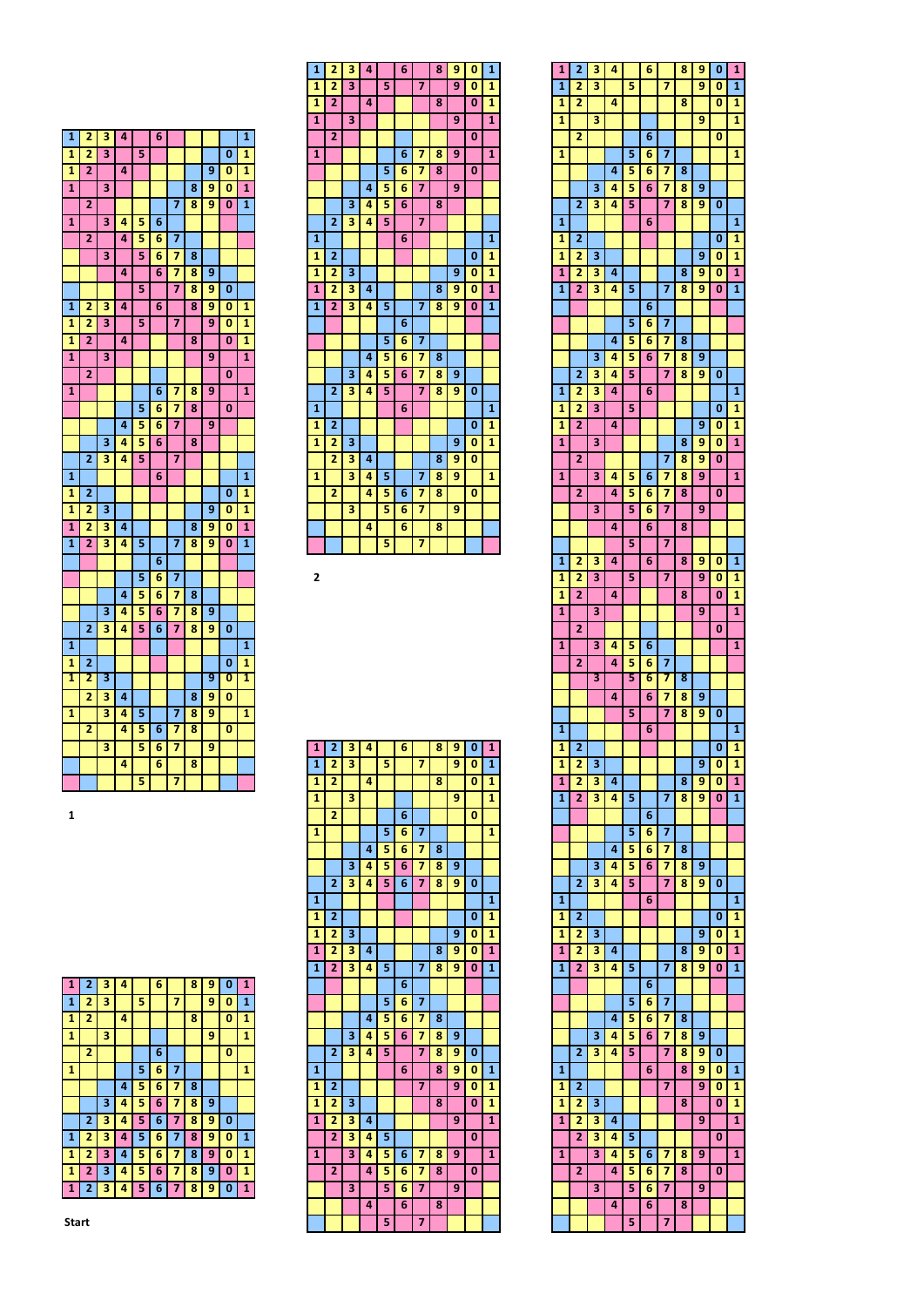| 1                       |                |   |   |   | 6 | 7 | 8 | 9 |   | $\mathbf{1}$            |
|-------------------------|----------------|---|---|---|---|---|---|---|---|-------------------------|
|                         |                |   |   | 5 | 6 | 7 | 8 |   | 0 |                         |
|                         |                |   | 4 | 5 | 6 | 7 |   | 9 |   |                         |
|                         |                | 3 | 4 | 5 | 6 |   | 8 |   |   |                         |
|                         | 2              | 3 | 4 | 5 |   | 7 |   |   |   |                         |
| 1                       | 2              | 3 | 4 |   | 6 |   |   |   |   | 1                       |
| 1                       | 2              | 3 |   | 5 |   |   |   |   | 0 | 1                       |
|                         | 2              |   | 4 |   |   |   |   | 9 |   |                         |
| 1                       |                |   |   |   |   |   |   |   | 0 | 1                       |
| $\overline{\mathbf{1}}$ |                | 3 |   |   |   |   | 8 | 9 | 0 | $\overline{1}$          |
|                         | $\overline{2}$ |   |   |   |   | 7 | 8 | 9 | 0 |                         |
| 1                       |                | 3 | 4 | 5 | 6 | 7 | 8 | 9 |   | $\mathbf{1}$            |
|                         | 2              |   | 4 | 5 | 6 | 7 | 8 |   | 0 |                         |
|                         |                | 3 |   | 5 | 6 | 7 |   | 9 |   |                         |
|                         |                |   | 4 |   | 6 |   | 8 |   |   |                         |
|                         |                |   |   | 5 |   | 7 |   |   |   |                         |
| 1                       |                |   |   |   | 6 |   |   |   |   | 1                       |
| 1                       | 2              |   |   |   |   |   |   |   | 0 | 1                       |
| 1                       | 2              | 3 |   |   |   |   |   | 9 | 0 | 1                       |
| 1                       | 2              | 3 | 4 |   |   |   | 8 | 9 | 0 | 1                       |
| 1                       | $\overline{2}$ | 3 | 4 | 5 |   | 7 | 8 | 9 | 0 | 1                       |
|                         |                |   |   |   | 6 |   |   |   |   |                         |
|                         |                |   |   | 5 | 6 | 7 |   |   |   |                         |
|                         |                |   | 4 | 5 | 6 | 7 | 8 |   |   |                         |
|                         |                | 3 | 4 | 5 |   | 7 |   | 9 |   |                         |
|                         |                |   |   |   | 6 |   | 8 |   |   |                         |
|                         | $\overline{2}$ | 3 | 4 | 5 |   | 7 | 8 | 9 | 0 |                         |
| 1                       | 2              | 3 | 4 |   | 6 |   | 8 | 9 | 0 | 1                       |
| 1                       | 2              | 3 |   | 5 |   | 7 |   | 9 | 0 | 1                       |
| 1                       | 2              |   | 4 |   |   |   | 8 |   | 0 | 1                       |
| 1                       |                | 3 |   |   |   |   |   | 9 |   | 1                       |
|                         | $\overline{2}$ |   |   |   |   |   |   |   | 0 |                         |
| $\mathbf{1}$            |                | 3 | 4 | 5 | 6 |   |   |   |   | $\mathbf{1}$            |
|                         | 2              |   | 4 | 5 | 6 | 7 |   |   |   |                         |
|                         |                | 3 |   | 5 | 6 | 7 | 8 |   |   |                         |
|                         |                |   | 4 |   | 6 | 7 | 8 | 9 |   |                         |
|                         |                |   |   | 5 |   | 7 | 8 | 9 | 0 |                         |
| 1                       |                |   |   |   | 6 |   | 8 | 9 | 0 | 1                       |
| 1                       | $\overline{2}$ |   |   |   |   | 7 |   | 9 | 0 | 1                       |
| 1                       | 2              | 3 |   |   |   |   | 8 |   | 0 | 1                       |
| 1                       | 2              | 3 | 4 |   |   |   |   | 9 |   | 1                       |
|                         | 2              | 3 | 4 | 5 |   |   |   |   | 0 |                         |
| 1                       |                | 3 | 4 | 5 | 6 | 7 | 8 | 9 |   | $\overline{\mathbf{1}}$ |
|                         |                |   |   |   |   |   |   |   |   |                         |
|                         | 2              |   | 4 | 5 | 6 | 7 | 8 |   | 0 |                         |
|                         |                | 3 |   | 5 | 6 | 7 |   | 9 |   |                         |
|                         |                |   | 4 |   | 6 |   | 8 |   |   |                         |
|                         |                |   |   | 5 |   | 7 |   |   |   |                         |
| 1                       |                |   |   |   | 6 |   |   |   |   | 1                       |
| 1                       | 2              |   |   |   |   |   |   |   | 0 | 1                       |
| 1                       | 2              | 3 |   |   |   |   |   | 9 | 0 | 1                       |
| $\mathbf{1}$            | 2              | 3 | 4 |   |   |   | 8 | 9 | 0 | 1                       |
| 1                       | 2              | 3 | 4 | 5 |   | 7 | 8 | 9 | 0 | 1                       |
|                         |                |   |   |   | 6 |   |   |   |   |                         |
|                         |                |   |   | 5 | 6 | 7 |   |   |   |                         |
|                         |                |   | 4 | 5 | 6 | 7 | 8 |   |   |                         |
|                         |                | 3 | 4 |   |   |   | 8 | 9 |   |                         |
|                         | $\overline{2}$ | 3 | 4 | 5 |   | 7 | 8 | 9 | 0 |                         |
| 1                       |                |   |   | 5 | 6 | 7 |   |   |   | 1                       |
|                         |                |   |   |   |   |   |   |   |   |                         |
| 1                       | 2              |   |   |   | 6 |   |   |   | 0 | 1                       |
| 1                       | 2              | 3 |   |   |   |   |   | 9 | 0 | 1                       |
|                         | 2              | з | 4 |   |   |   | 8 | 9 | 0 |                         |
| 1                       |                | 3 | 4 | 5 |   | 7 | 8 | 9 |   | $\mathbf{1}$            |
|                         | 2              |   | 4 | 5 | 6 | 7 | 8 |   | 0 |                         |
|                         |                | 3 |   | 5 | 6 | 7 |   | 9 |   |                         |
|                         |                |   | 4 |   | 6 |   | 8 |   |   |                         |
|                         |                |   |   | 5 |   | 7 |   |   |   |                         |

| $\mathbf{1}$ | $\overline{\mathbf{c}}$ | 3 | 4 |   | 6 |   | 8 | 9 | 0 | 1                       |
|--------------|-------------------------|---|---|---|---|---|---|---|---|-------------------------|
| $\mathbf{1}$ | 2                       | 3 |   | 5 |   | 7 |   | 9 | O | $\overline{1}$          |
| $\mathbf{1}$ | 2                       |   | 4 |   |   |   | 8 |   | O | $\mathbf{1}$            |
| 1            |                         | 3 |   |   |   |   |   | 9 |   | $\mathbf{1}$            |
|              | $\overline{2}$          |   |   |   | 6 |   |   |   | 0 |                         |
| 1            |                         |   |   | 5 | 6 | 7 |   |   |   | 1                       |
|              |                         |   | 4 | 5 | 6 | 7 | 8 |   |   |                         |
|              |                         | 3 | 4 |   |   |   | 8 | 9 |   |                         |
|              | $\overline{2}$          | 3 | 4 | 5 |   | 7 | 8 | 9 | 0 |                         |
| 1            |                         |   |   | 5 | 6 | 7 |   |   |   | $\mathbf{1}$            |
| 1            | 2                       |   |   |   | 6 |   |   |   | 0 | 1                       |
| 1            | 2                       | 3 |   |   |   |   |   | 9 | O | 1                       |
| $\mathbf{1}$ | 2                       | 3 | 4 |   |   |   | 8 | 9 | O | $\mathbf{1}$            |
| $\mathbf{1}$ | $\overline{2}$          | 3 | 4 | 5 |   | 7 | 8 | 9 | 0 | $\overline{\mathbf{1}}$ |
|              |                         |   |   |   | 6 |   |   |   |   |                         |
|              |                         |   |   | 5 | 6 | 7 |   |   |   |                         |
|              |                         |   | 4 | 5 | 6 | 7 | 8 |   |   |                         |
|              |                         | 3 | 4 | 5 | 6 | 7 | 8 | 9 |   |                         |
|              | 2                       | 3 | 4 | 5 |   | 7 | 8 | 9 | 0 |                         |
| 1            | $\overline{2}$          | 3 | 4 |   | 6 |   | 8 | 9 | O | $\mathbf{1}$            |
| 1            | 2                       | 3 |   | 5 |   | 7 |   | 9 | 0 | 1                       |
| $\mathbf{1}$ | $\overline{2}$          |   | 4 |   |   |   | 8 |   | 0 | $\overline{1}$          |
| $\mathbf{1}$ |                         | 3 |   |   |   |   |   | 9 |   | $\mathbf{1}$            |
|              | 2                       |   |   |   |   |   |   |   | 0 |                         |

| $\overline{1}$ | $\overline{2}$ | 3 | 4 |   | 6 |   | 8 | 9 | 0 | $\overline{1}$          |
|----------------|----------------|---|---|---|---|---|---|---|---|-------------------------|
|                |                |   |   |   |   |   |   |   |   |                         |
| $\overline{1}$ | 2              | 3 |   | 5 |   | 7 |   | 9 | 0 | $\overline{1}$          |
| 1              | 2              |   | 4 |   |   |   | 8 |   | 0 | 1                       |
| 1              |                | 3 |   |   |   |   |   | 9 |   | 1                       |
|                | 2              |   |   |   | 6 |   |   |   | 0 |                         |
| 1              |                |   |   | 5 | 6 | 7 |   |   |   | 1                       |
|                |                |   | 4 | 5 | 6 | 7 | 8 |   |   |                         |
|                |                | 3 | 4 | 5 | 6 | 7 | 8 | 9 |   |                         |
|                |                |   |   | 5 |   | 7 |   |   |   |                         |
|                | $\overline{2}$ | 3 | 4 |   |   |   | 8 | 9 | 0 |                         |
| 1              |                |   |   |   | 6 |   | 8 | 9 | 0 | 1                       |
| 1              | $\overline{2}$ |   |   |   |   | 7 |   | 9 | 0 | 1                       |
| 1              | 2              | 3 |   |   |   |   | 8 |   | 0 | 1                       |
| $\overline{1}$ | 2              | 3 | 4 |   |   |   |   | 9 |   | 1                       |
|                | 2              | 3 | 4 | 5 |   |   |   |   | 0 |                         |
| 1              |                |   |   |   | 6 | 7 | 8 | 9 |   | 1                       |
|                |                |   |   | 5 |   |   |   |   |   |                         |
|                |                |   |   |   | 6 | 7 | 8 |   | 0 |                         |
|                |                |   | 4 | 5 | 6 | 7 |   | 9 |   |                         |
|                |                | 3 | 4 | 5 | 6 |   | 8 |   |   |                         |
|                | 2              | з | 4 | 5 |   | 7 |   |   |   |                         |
| 1              | 2              | 3 | 4 |   | 6 |   |   |   |   | 1                       |
| $\mathbf{1}$   | 2              | 3 |   | 5 |   |   |   |   | 0 | 1                       |
| 1              | 2              |   | 4 |   |   |   |   | 9 |   | 1                       |
|                |                |   |   |   |   |   |   |   | 0 |                         |
| 1              |                | 3 |   |   |   |   | 8 | 9 | 0 | $\overline{1}$          |
|                | 2              |   |   |   |   | 7 | 8 | 9 | 0 |                         |
| 1              |                | 3 | 4 | 5 | 6 | 7 | 8 | 9 |   | 1                       |
|                | 2              |   | 4 | 5 | 6 | 7 | 8 |   | 0 |                         |
|                |                | 3 |   | 5 | 6 | 7 |   | 9 |   |                         |
|                |                |   | 4 |   | 6 |   | 8 |   |   |                         |
|                |                |   |   |   |   |   |   |   |   |                         |
|                |                |   |   | 5 |   | 7 |   |   |   |                         |
| 1              | 2              | 3 | 4 |   | 6 |   | 8 | 9 | Ō | 1                       |
| 1              | 2              | 3 |   | 5 |   | 7 |   | 9 | 0 | 1                       |
| 1              | 2              |   | 4 |   |   |   | 8 |   | 0 | 1                       |
| 1              |                | 3 |   |   |   |   |   | 9 |   | 1                       |
|                | $\overline{2}$ |   |   |   |   |   |   |   | 0 |                         |
| $\overline{1}$ |                |   |   |   | 6 | 7 | 8 | 9 |   | $\overline{\mathbf{1}}$ |
|                |                |   |   |   |   |   |   |   |   |                         |
|                |                |   |   | 5 | 6 | 7 | 8 |   | 0 |                         |
|                |                |   | 4 | 5 | 6 | 7 |   | 9 |   |                         |
|                |                | 3 | 4 | 5 | 6 |   | 8 |   |   |                         |
|                | 2              | 3 | 4 | 5 |   | 7 |   |   |   |                         |
| 1              | 2              | 3 | 4 |   | 6 |   |   |   |   | 1                       |
| 1              | 2              | 3 |   | 5 |   |   |   |   | O | 1                       |
| 1              | $\overline{2}$ |   | 4 |   |   |   |   | 9 | 0 | 1                       |
| 1              |                | 3 |   |   |   |   | 8 | 9 | 0 | 1                       |
|                |                |   |   |   |   |   |   |   |   |                         |
|                | 2              |   |   |   |   | 7 | 8 | 9 | 0 | $\overline{1}$          |
| 1              |                | 3 | 4 | 5 | 6 |   |   |   |   |                         |
|                | 2              |   | 4 | 5 | 6 | 7 |   |   |   |                         |
|                |                | 3 |   | 5 | 6 | 7 | 8 |   |   |                         |
|                |                |   | 4 |   | 6 | 7 | 8 | 9 |   |                         |
|                |                |   |   | 5 |   | 7 | 8 | 9 | 0 |                         |
|                |                |   |   |   |   |   |   |   |   |                         |
| 1              |                |   |   |   | 6 |   |   |   |   | 1                       |
| 1              | $\overline{2}$ |   |   |   |   |   |   |   | 0 | 1                       |
| 1              | 2              | 3 |   |   |   |   |   | 9 | 0 | 1                       |
|                | 2              | з | 4 |   |   |   | 8 | 9 | 0 |                         |
| 1              |                | 3 | 4 | 5 |   | 7 | 8 | 9 |   | 1                       |
|                | 2              |   | 4 | 5 | 6 | 7 | 8 |   | 0 |                         |
|                |                | 3 |   | 5 | 6 | 7 |   | 9 |   |                         |
|                |                |   |   |   |   |   |   |   |   |                         |
|                |                |   | 4 |   | 6 |   | 8 |   |   |                         |
|                |                |   |   | 5 |   | 7 |   |   |   |                         |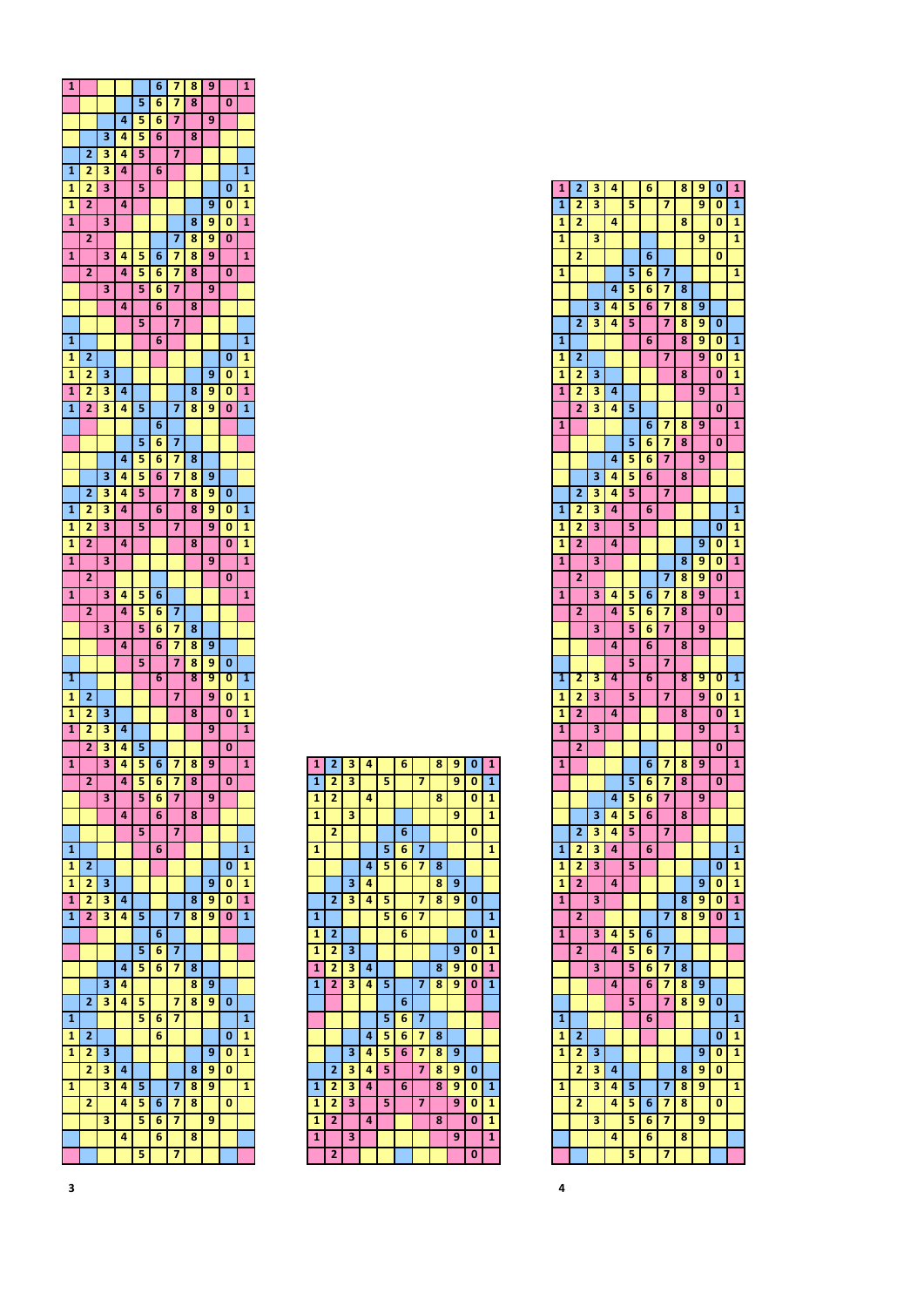| 1                       |                |   |   |   | 6      |        |        |   |   | $\mathbf{1}$            |
|-------------------------|----------------|---|---|---|--------|--------|--------|---|---|-------------------------|
| 1                       | 2              |   |   |   |        |        |        |   | 0 | 1                       |
| 1                       | 2              | 3 |   |   |        |        |        | 9 | 0 | 1                       |
| 1                       | 2              | 3 | 4 |   |        |        | 8      | 9 | 0 | $\overline{\mathbf{1}}$ |
| 1                       | $\overline{2}$ | 3 | 4 | 5 |        | 7      | 8      | 9 | 0 | 1                       |
|                         |                |   |   |   | 6      |        |        |   |   |                         |
|                         |                |   |   | 5 | 6      | 7      |        |   |   |                         |
|                         |                |   | 4 | 5 | 6      | 7      | 8      |   |   |                         |
|                         |                |   |   |   |        |        |        |   |   |                         |
|                         |                | 3 | 4 | 5 | 6      | 7      | 8      | 9 |   |                         |
|                         | $\overline{a}$ | 3 | 4 | 5 |        | 7      | 8      | 9 | 0 |                         |
| 1                       |                |   |   |   | 6      |        | 8      | 9 | 0 | 1                       |
| 1                       | 2              |   |   |   |        | 7      |        | 9 | 0 | 1                       |
| 1                       | 2              | 3 |   |   |        |        | 8      |   | 0 | 1                       |
| $\mathbf{1}$            | 2              | 3 | 4 |   |        |        |        | 9 |   | $\overline{1}$          |
|                         | $\overline{2}$ | 3 | 4 | 5 |        |        |        |   | 0 |                         |
| 1                       |                | 3 | 4 | 5 | 6      | 7      | 8      | 9 |   | 1                       |
|                         | 2              |   | 4 | 5 | 6      | 7      | 8      |   | 0 |                         |
|                         |                | 3 |   | 5 | 6      | 7      |        | 9 |   |                         |
|                         |                |   | 4 |   | 6      |        | 8      |   |   |                         |
|                         |                |   |   | 5 |        | 7      |        |   |   |                         |
| 1                       | 2              | 3 | 4 |   | 6      |        | 8      | 9 | 0 | 1                       |
|                         |                | 3 |   |   |        |        |        | 9 |   |                         |
| 1                       | 2              |   |   | 5 |        | 7      |        |   | 0 | 1                       |
| 1                       | 2              |   | 4 |   |        |        | 8      |   | 0 | 1                       |
| 1                       |                | 3 |   |   |        |        |        | 9 |   | $\mathbf{1}$            |
|                         | $\overline{2}$ |   |   |   | 6      |        |        |   | 0 |                         |
| $\overline{\mathbf{1}}$ |                | 3 | 4 | 5 |        | 7      | 8      | 9 |   | $\overline{\mathbf{1}}$ |
|                         | 2              |   | 4 | 5 | 6      | 7      | 8      |   | 0 |                         |
|                         |                | 3 |   | 5 | 6      | 7      |        | 9 |   |                         |
|                         |                |   | 4 |   | 6      |        | 8      |   |   |                         |
|                         |                |   |   | 5 |        | 7      |        |   |   |                         |
| 1                       | 2              | з | 4 |   | 6      |        | 8      | 9 | 0 | 1                       |
| 1                       | 2              | 3 |   | 5 |        | 7      |        | 9 | 0 | 1                       |
| 1                       | 2              |   | 4 |   |        |        | 8      |   | 0 | 1                       |
| 1                       |                | 3 |   |   |        |        |        | 9 |   | 1                       |
|                         | 2              |   |   |   |        |        |        |   | O |                         |
|                         |                |   |   |   |        |        |        |   |   |                         |
| 1                       |                |   |   |   | 6<br>6 | 7<br>7 | 8<br>8 | 9 | 0 | $\mathbf{1}$            |
|                         |                |   |   | 5 |        |        |        |   |   |                         |
|                         |                |   |   |   |        |        |        |   |   |                         |
|                         |                |   | 4 | 5 | 6      | 7      |        | 9 |   |                         |
|                         |                | 3 | 4 | 5 | 6      |        | 8      |   |   |                         |
|                         | 2              | 3 | 4 | 5 |        | 7      |        |   |   |                         |
| 1                       |                |   |   |   | 6      |        |        |   |   | 1                       |
| 1                       | 2              |   |   |   |        |        |        |   | 0 | 1                       |
| 1                       | 2              | 3 |   |   |        |        |        | 9 | 0 | 1                       |
| 1                       | 2              | 3 | 4 |   |        |        | 8      | 9 | 0 | 1                       |
| 1                       | 2              | 3 | 4 | 5 |        | 7      | 8      | 9 | 0 | $\mathbf{1}$            |
|                         |                |   |   |   | 6      |        |        |   |   |                         |
|                         |                |   |   | 5 | 6      | 7      |        |   |   |                         |
|                         |                |   | 4 | 5 | 6      | 7      | 8      |   |   |                         |
|                         |                |   |   |   |        |        |        |   |   |                         |
|                         |                | 3 | 4 | 5 | 6      | 7      | 8      | 9 |   |                         |
|                         | $\overline{2}$ | 3 | 4 | 5 |        | 7      | 8      | 9 | 0 |                         |
| 1                       |                |   |   |   | 6      |        |        |   |   | 1                       |
| 1                       | 2              |   |   |   |        |        |        |   | 0 | 1                       |
| 1                       | 2              | 3 |   |   |        |        |        | 9 | 0 | 1                       |
|                         | 2              | 3 | 4 |   |        |        | 8      | 9 | 0 |                         |
| 1                       |                | 3 | 4 | 5 |        | 7      | 8      | 9 |   | 1                       |
|                         | 2              |   | 4 | 5 | 6      | 7      | 8      |   | 0 |                         |
|                         |                | 3 |   | 5 | 6      | 7      |        | 9 |   |                         |
|                         |                |   | 4 |   | 6      |        | 8      |   |   |                         |

| 1                       | $\overline{2}$ | 3 | 4 |   | 6 |   | 8 | 9 | 0        | 1                       |
|-------------------------|----------------|---|---|---|---|---|---|---|----------|-------------------------|
| 1                       | $\overline{2}$ | 3 |   | 5 |   | 7 |   | 9 | 0        | 1                       |
| 1                       | 2              |   | 4 |   |   |   | 8 |   | 0        | 1                       |
| 1                       |                | 3 |   |   |   |   |   | 9 |          | 1                       |
|                         | 2              |   |   |   |   |   |   |   | O        |                         |
|                         |                |   |   |   | 6 |   |   |   |          |                         |
| 1                       |                |   |   | 5 | 6 | 7 |   |   |          | 1                       |
|                         |                |   | 4 | 5 | 6 | 7 | 8 |   |          |                         |
|                         |                | 3 | 4 | 5 | 6 | 7 | 8 | 9 |          |                         |
|                         | 2              | 3 | 4 | 5 |   | 7 | 8 | 9 | 0        |                         |
| 1                       |                |   |   |   | 6 |   |   |   |          | 1                       |
|                         |                |   |   |   |   |   |   |   |          |                         |
| 1                       | $\overline{2}$ |   |   |   |   |   |   |   | 0        | 1                       |
| 1                       | 2              | 3 |   |   |   |   |   | 9 | 0        | 1                       |
| $\overline{1}$          | $\overline{2}$ | 3 | 4 |   |   |   | 8 | 9 | 0        | 1                       |
| 1                       | 2              | 3 | 4 | 5 |   | 7 | 8 | 9 | 0        | 1                       |
|                         |                |   |   |   | 6 |   |   |   |          |                         |
|                         |                |   |   |   |   |   |   |   |          |                         |
|                         |                |   |   | 5 | 6 | 7 |   |   |          |                         |
|                         |                |   | 4 | 5 | 6 | 7 | 8 |   |          |                         |
|                         |                | 3 | 4 | 5 | 6 | 7 | 8 | 9 |          |                         |
|                         | 2              | 3 | 4 | 5 |   | 7 | 8 | 9 | 0        |                         |
| 1                       |                |   |   |   | 6 |   | 8 | 9 | 0        | 1                       |
| 1                       | 2              |   |   |   |   | 7 |   | 9 | 0        | 1                       |
|                         |                |   |   |   |   |   |   |   |          |                         |
| 1                       | 2              | 3 |   |   |   |   | 8 |   | 0        | 1                       |
| $\overline{\mathbf{1}}$ | $\overline{2}$ | 3 | 4 |   |   |   |   | 9 |          | $\overline{\mathbf{1}}$ |
|                         | 2              | 3 | 4 | 5 |   |   |   |   | 0        |                         |
| 1                       |                | 3 | 4 | 5 | 6 | 7 | 8 | 9 |          | 1                       |
|                         | 2              |   | 4 | 5 | 6 | 7 | 8 |   | 0        |                         |
|                         |                |   |   |   |   |   |   |   |          |                         |
|                         |                | 3 |   | 5 | 6 | 7 |   | 9 |          |                         |
|                         |                |   | 4 |   | 6 |   | 8 |   |          |                         |
|                         |                |   |   | 5 |   | 7 |   |   |          |                         |
| 1                       | 2              | 3 | 4 |   | 6 |   | 8 | 9 | 0        | 1                       |
| 1                       | 2              | 3 |   | 5 |   | 7 |   | 9 | 0        | 1                       |
| 1                       | 2              |   | 4 |   |   |   | 8 |   | 0        | 1                       |
|                         |                |   |   |   |   |   |   |   |          |                         |
| $\overline{\mathbf{1}}$ |                | 3 |   |   |   |   |   | 9 |          | $\overline{\mathbf{1}}$ |
|                         | 2              |   |   |   | 6 |   |   |   | 0        |                         |
| 1                       |                | 3 | 4 | 5 |   | 7 | 8 | 9 |          | 1                       |
|                         | $\overline{2}$ |   | 4 | 5 | 6 | 7 | 8 |   | 0        |                         |
|                         |                | 3 |   | 5 | 6 | 7 |   | 9 |          |                         |
|                         |                |   |   |   |   |   |   |   |          |                         |
|                         |                |   | 4 |   | 6 |   | 8 |   |          |                         |
|                         |                |   |   | 5 |   | 7 |   |   |          |                         |
| 1                       | 2              | 3 | 4 |   | 6 |   | 8 | 9 | 0        | 1                       |
| 1                       | 2              | 3 |   | 5 |   | 7 |   | 9 | O        | 1                       |
| $\mathbf{1}$            | $\overline{2}$ |   |   |   |   |   |   |   |          |                         |
| 1                       |                |   | 4 |   |   |   | 8 |   | $\bf{0}$ | 1                       |
|                         |                |   |   |   |   |   |   |   |          |                         |
|                         |                | 3 |   |   |   |   |   | 9 |          | $\overline{1}$          |
|                         | 2              |   |   |   |   |   |   |   | 0        |                         |
| 1                       |                | 3 | 4 | 5 | 6 |   |   |   |          | 1                       |
|                         | $\overline{2}$ |   | 4 | 5 | 6 | 7 |   |   |          |                         |
|                         |                | 3 |   | 5 | 6 | 7 | 8 |   |          |                         |
|                         |                |   |   |   |   |   |   |   |          |                         |
|                         |                |   | 4 |   | 6 | 7 | 8 | 9 |          |                         |
|                         |                |   |   | 5 |   | 7 | 8 | 9 | 0        |                         |
| $\mathbf{1}$            |                |   |   |   | 6 |   |   |   |          | 1                       |
| 1                       | 2              |   |   |   |   |   |   |   | 0        | 1                       |
| 1                       | 2              | 3 |   |   |   |   |   | 9 | 0        | 1                       |
| 1                       |                |   | 4 |   |   |   | 8 | 9 |          | 1                       |
|                         | 2              | з |   |   |   |   |   |   | 0        |                         |
| $\mathbf{1}$            | 2              | 3 | 4 | 5 |   | 7 | 8 | 9 | 0        | $\mathbf{1}$            |
|                         |                |   |   |   | 6 |   |   |   |          |                         |
|                         |                |   |   | 5 | 6 | 7 |   |   |          |                         |
|                         |                |   | 4 | 5 | 6 | 7 | 8 |   |          |                         |
|                         |                | 3 | 4 | 5 | 6 | 7 | 8 | 9 |          |                         |
|                         | 2              | 3 | 4 | 5 |   | 7 | 8 | 9 | 0        |                         |